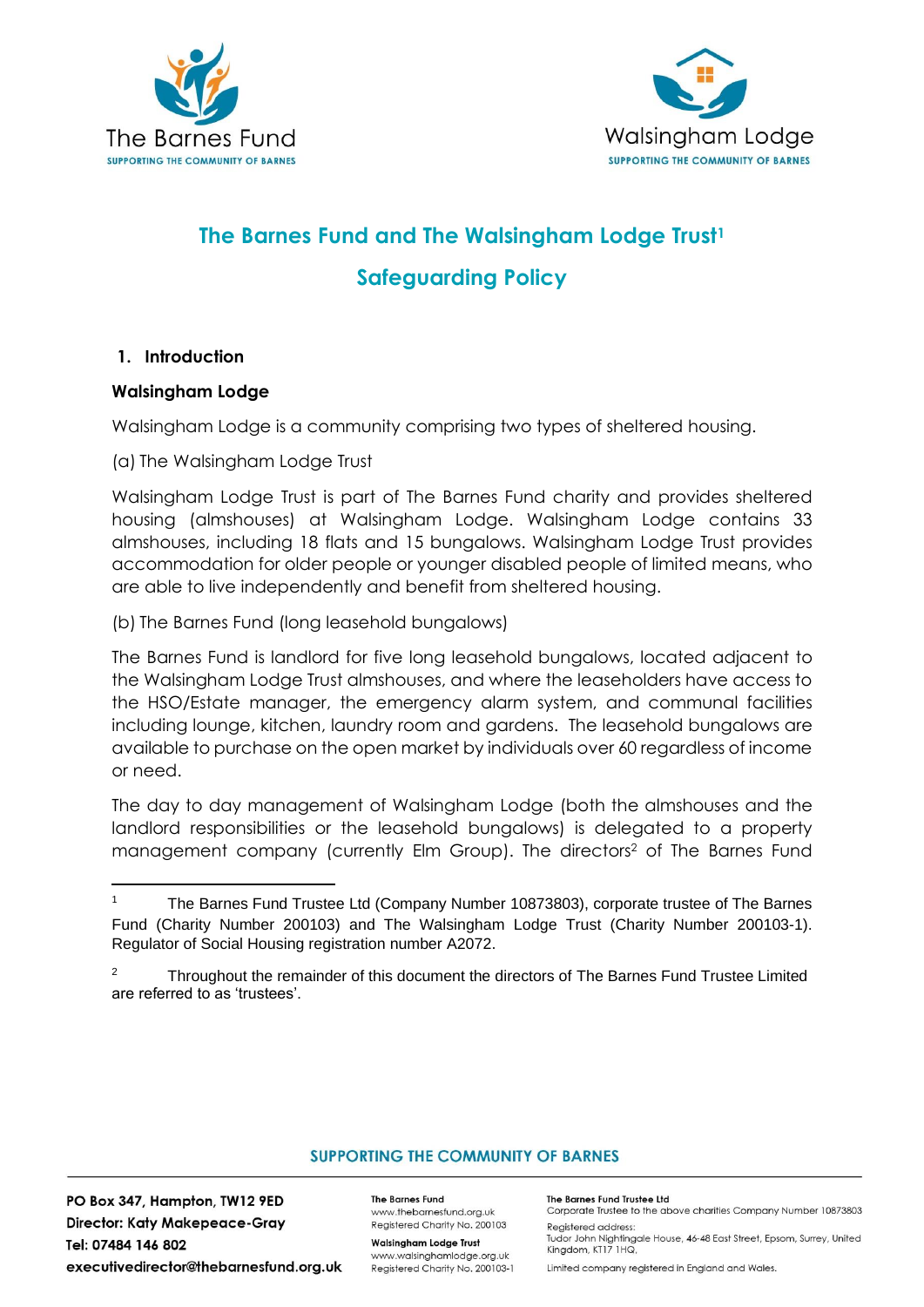Trustee Ltd, as directors of the Corporate Trustee for Walsingham Lodge Trust and for The Barnes Fund recognise that they have overall safeguarding responsibility in respect of those residents of Walsingham Lodge Trust and the leasehold bungalow who may be described as 'vulnerable adults', with their duty of care dispensed on a day to day basis via the appointed property management company.

## **The Barnes Fund (Grant Giving)**

The Barnes Fund provides funding to charities based in Richmond borough and working with residents of Barnes. In addition, grants are provided to individuals in need and to support individuals in education. The charitable objectives focus on poverty, older people, disability, poor health, education and recreation. Applications are made via an online application form. Applications for individual poverty grants are made via a referral agency (such as Citizen's Advice Bureau). Individual education grant applications are made directly to the charity from the individual and involve two trustees visiting the home of the applicant for an interview. The Executive Director<sup>3</sup>, and trustees visit charities that receive a grant from the Fund.

## **2. The Policy**

Neither The Barnes Fund / Walsingham Lodge Trust nor Elm Group are providers of care or care services. However, it is important that everyone can recognise potential vulnerable adults, the potential risk factors involved, where to obtain further advice/support and how to report concerns. The Barnes Fund/Walsingham Lodge Trust will not condone or accept any form of abuse.

In order to ensure vulnerable adults are protected we will undertake the following;

- The Barnes Fund/ Walsingham Lodge Trust ensure that the property management company that manages Walsingham Lodge almshouses and the leasehold bungalows at Berkeley Road on a day to day basis (currently ELM Group) has adequate safeguarding measures in place, including a safeguarding policy, training and DBS checks where relevant.
- The property management company (currently Elm Group) are required to report any allegations or concerns of a safeguarding nature to the Charities.
- This Policy is read by all trustees and is reviewed annually.
- There is a standing item on the agenda of the meeting of the Board and Committees of the Corporate Trustee on Safeguarding issues
- Trustees undertake DBS checks
- All trustees will complete Level 1 Safeguarding Training (renewable every 3 years) and in addition the Chair, the Nominated Safeguarding Trustee and the Executive Director will complete Level 2.
- The Executive Director ensures confidential records are kept on any allegations or suspected abuse.
- The Barnes Fund has a complaints policy (most recently revised in November 2019), and a clear process for how to raise a concern which is included in Walsingham Lodge information to residents.

 $3$  The 'Executive Director' is the term used throughout this document to refer to the Executive Director of The Barnes Fund, who is a staff member and not a director of The Barnes Fund Trustee Ltd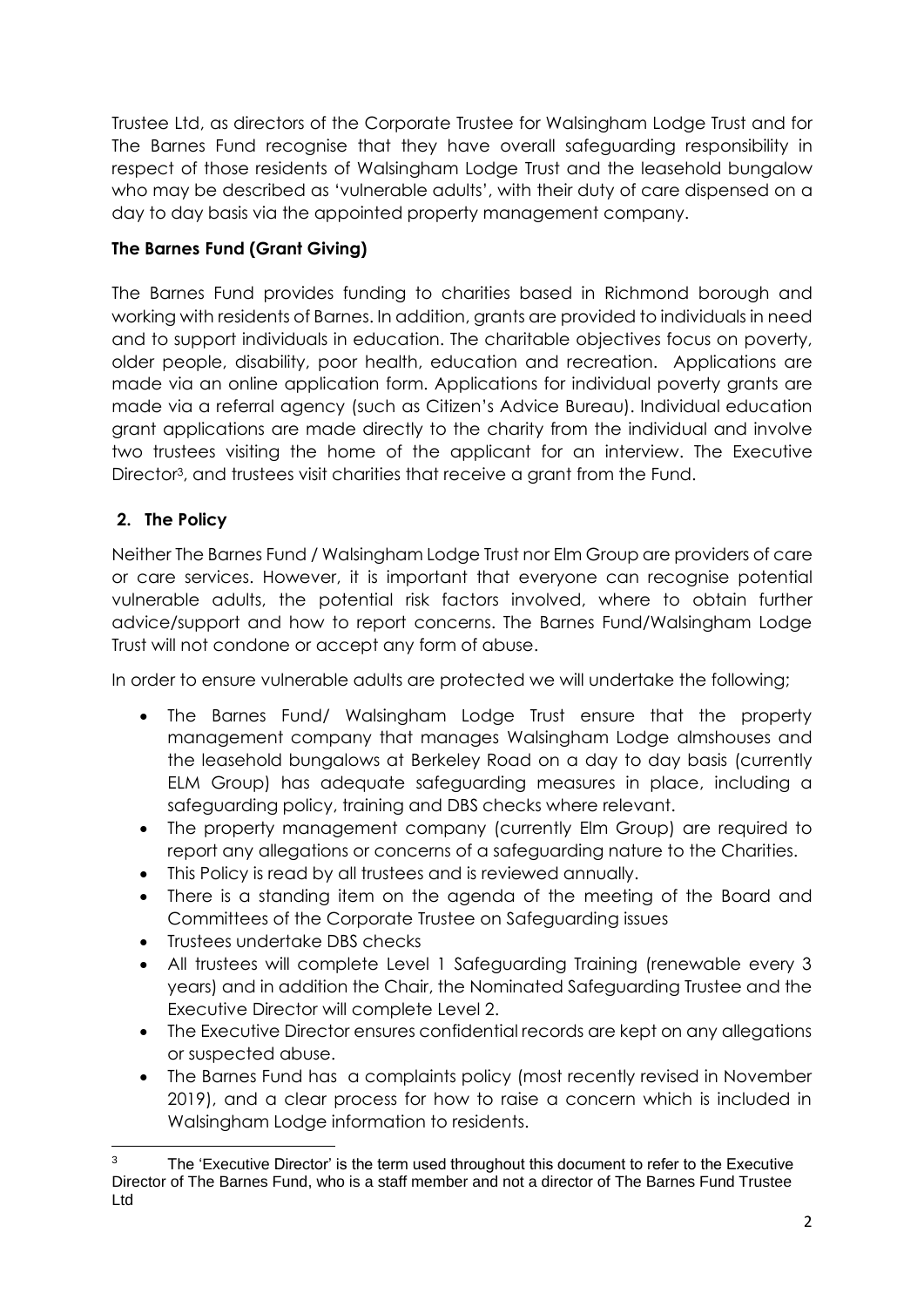• The Designated Safeguarding Trustee is currently Maria Wood and the Designated Officer is Katy Makepeace-Gray, Executive Director. The Chair is Sarah Wilson.

## **3. Purpose and Scope**

The purpose of this policy and procedure is to outline what is meant by the terms 'vulnerable' and 'abuse' and to provide trustees / the Executive Director with guidance in the event they suspect abuse may be taking place. The policy also sets out the reporting lines for the property management company (currently Elm Group) staff with regard to safeguarding issues.

The trustees and employees of The Barnes Fund and Walsingham Lodge Trust acknowledge that all residents, staff, volunteers and visitors have the right to a safe and secure environment and respect for their dignity, privacy, independence and individuality. This safeguarding policy has been developed to protect those vulnerable adults who live, work and visit Walsingham Lodge and to ensure any concerns about physical, sexual or emotional abuse or neglect will be dealt with quickly and effectively.

It is also designed to cover The Barnes Fund grant giving function in which trustees have access to information regarding vulnerable adults and attend home visits to assess individual education grant applications (of which some may be deemed to be vulnerable adults).

## **4. Definition of Abuse**

The Department of Health in its 'No Secrets' 2000 report sets out the following as the main types of abuse:

- **Physical abuse** including hitting, slapping, pushing, kicking, misuse of medication, restraint, or inappropriate sanctions.
- **Sexual abuse** including rape and sexual assault or sexual acts to which the vulnerable adult has not consented, could not consent or was pressured into consenting.
- **Psychological abuse** including emotional abuse, threats of harm or abandonment, deprivation of contact, humiliation, blaming, controlling, intimidation, coercion, harassment, verbal abuse, isolation or withdrawal from services or supportive networks.
- **Financial or material abuse** including theft, fraud, exploitation, pressure in connection with wills, property or inheritance or financial transactions, or the misuse or misappropriation of property, possessions or benefits.
- **Neglect and acts of omission** including ignoring medical or physical care needs, failure to provide access to appropriate health, social care or educational services, the withholding of the necessities of life, such as medication, adequate nutrition and heating.
- **Discriminatory abuse** including race, sex, culture, religion, politics, that is based on a person's disability, age or sexuality and other forms of harassment, slurs or similar treatment and hate crime.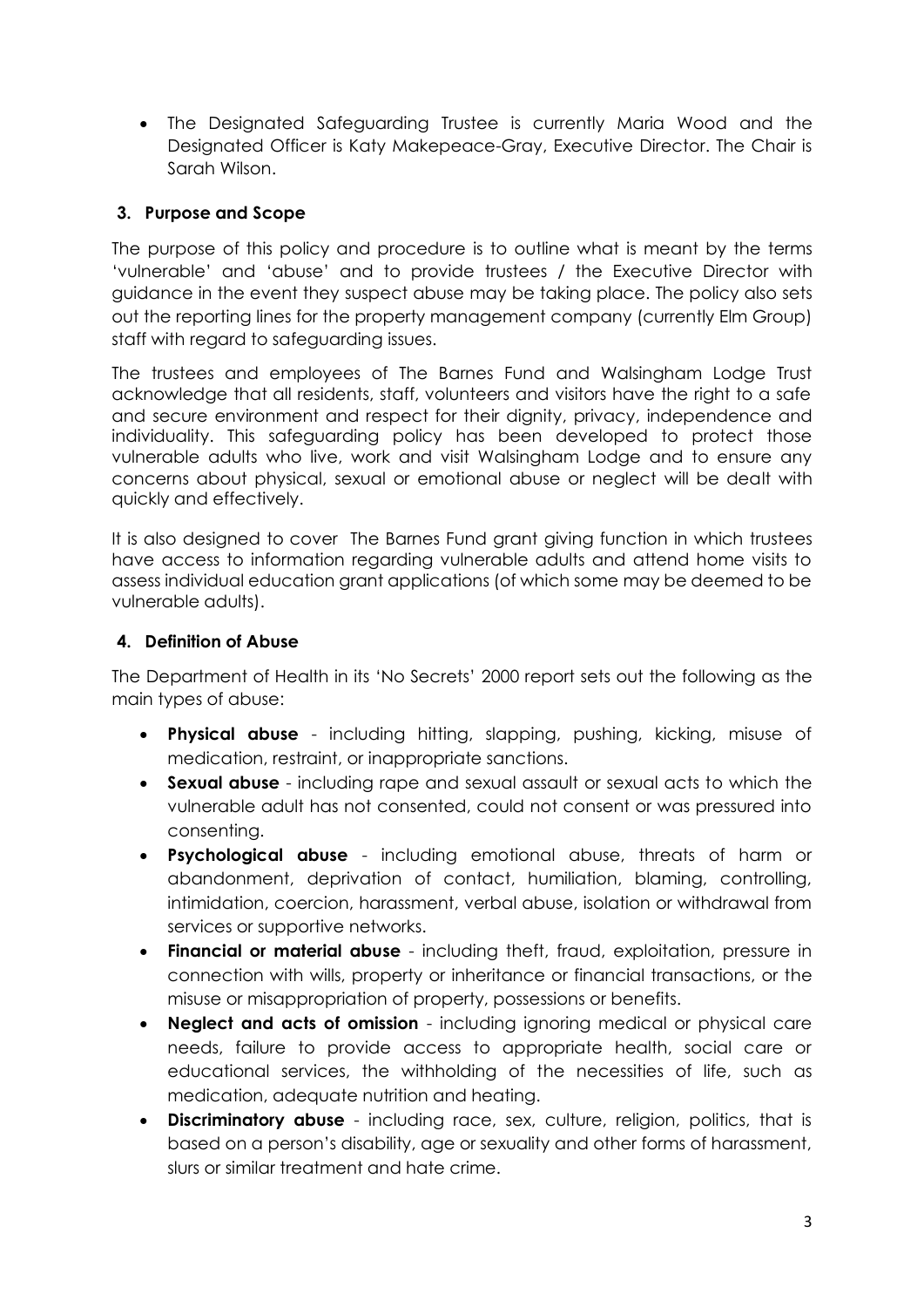• **Domestic abuse** - Home Office Definition 2004 - 'Any incident of threatening behaviour, violence or abuse (psychological, physical, sexual, financial or emotional) between adults who are, or have been intimate partners or family members, regardless of gender or sexuality.'

### **All forms and types of abuse are unlawful. Perpetrators face prosecution by the Courts in the United Kingdom.**

Walsingham Lodge provides sheltered housing, and the residents generally over 60, often with additional needs but able to live independently. Trustees are aware that this group may be more at risk of self-neglect. Signs of self-neglect include the following;

- very poor personal hygiene
- unkempt appearance
- malnutrition and/or dehydration
- neglecting household maintenance
- hoarding
- inability or unwillingness to take medication or treat illness or injury.

#### **5. Definition of a Vulnerable Adult**

A vulnerable adult as described by the Care Standards Act 2000 is a person aged 18 or over who has a condition of the following type

- A learning or physical disability
- A physical or mental illness, chronic or otherwise including addiction to alcohol or drugs
- A reduction in physical or mental capacity

The Care Act 2014 defines an adult at risk as a person who is 18 years+

- who has needs for care and support (whether or not the local authority is meeting any of those needs)
- is experiencing or at risk of abuse or neglect
- Who as a result of those care and support needs is unable to protect themselves from either the risk or the experience of abuse or neglect

Trustees recognise that not all residents of Walsingham Lodge are vulnerable adults, but given the demographic of residents, there might be a higher number of vulnerable adults than in other types of accommodation.

The Barnes Fund/The Walsingham Lodge Trust and the HSO/Estate Manager (and property management company) will provide support to any adult that suffers abuse and support them to raise this with the relevant authorities. This policy focuses specifically on responsibilities relating to vulnerable adults who may not be able to raise concerns alone. The Barnes Fund and The Walsingham Lodge Trust will not tolerate any types of abuse or anti-social behaviour committed by residents.

#### **6. Allegations of Abuse/ Concerns about an individual**

Any allegation of abuse needs to be handled sympathetically and sensitively whilst ensuring that no commitment or agreement is given at the outset. At this stage it is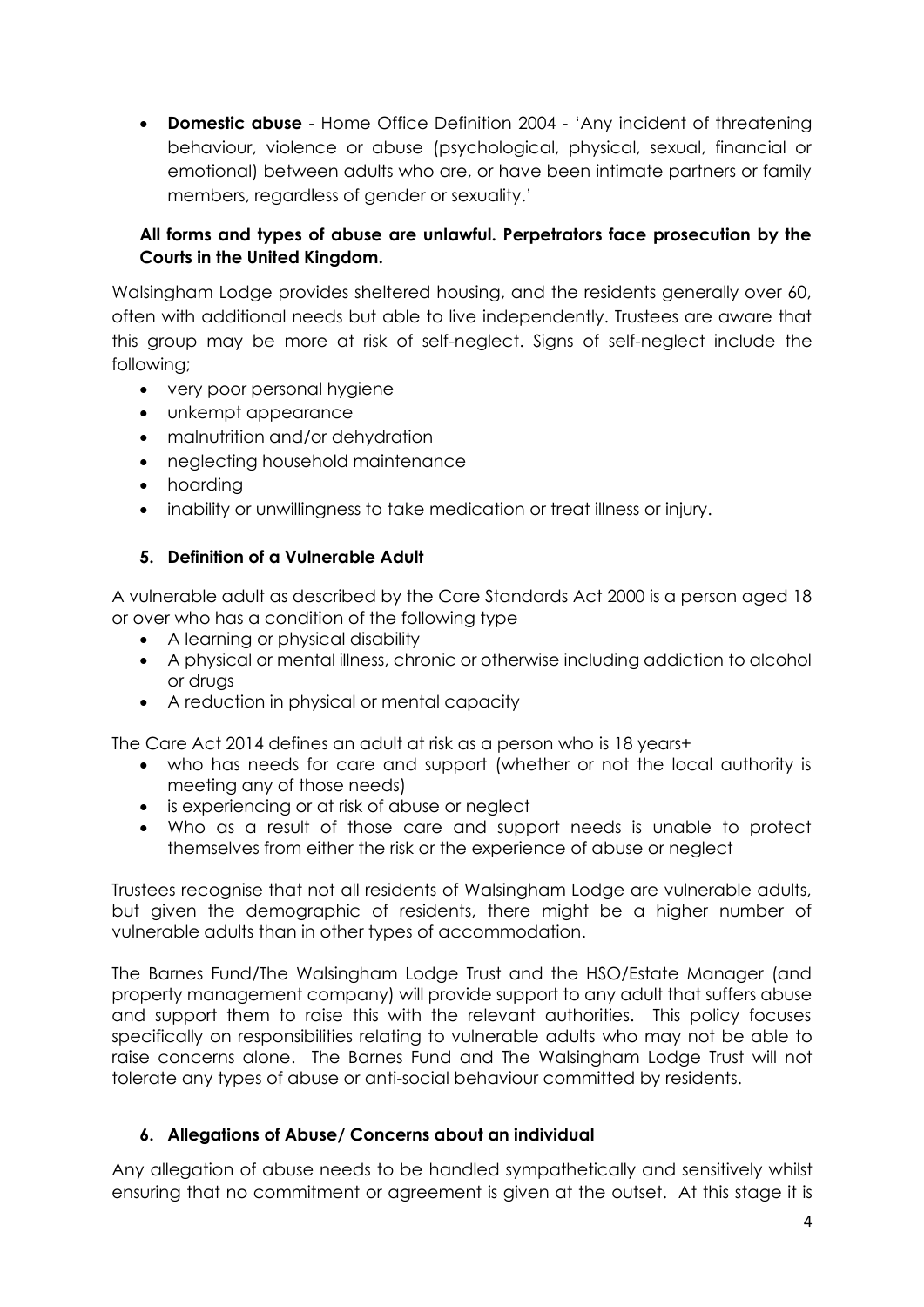important to ensure that the complainant is not in direct contact with the alleged abuser and that sensitivity is used when handling the situation.

Any resident who feels that they are being abused in any manner should immediately contact the HSO/Estate Manager (who works for the property management company). Where this involves a vulnerable adult, the property management company (Elm Group) should then inform the Designated Safeguarding Trustee and the Chair. The charity will, where appropriate, work with other agencies, to resolve matters. The HSO/Estate Manager will gather the facts that are known about the incident/situation (in liaison with the Designated Safeguarding Trustee).

If the allegation of abuse relates to the HSO or another employee of Elm Group, or a member of staff of The Barnes Fund (the Executive Director) or a Trustee, then the matter should be raised directly with the Designated Safeguarding Trustee and the Chair. Individuals involved in the allegations or complaint will be reminded of their obligations to maintain strict confidentiality, whilst the allegation is investigated.

Tracy Hamilton, HSO/Estate Manager is designated as having responsibility for any safeguarding issues and can be contacted at 020 8741 8148, [walsinghamlodge@rlha.org.uk](mailto:walsinghamlodge@rlha.org.uk) If unavailable, the ELM Group Area Manager, Will Duncan, 01252 356 019 / 07717 804395 [wduncan@elmgroup.org.uk](mailto:wduncan@elmgroup.org.uk) should be informed. Once an issue has been raised the HSO/Area Manager should inform the Executive Director and the Designated Safeguarding Trustee and Chair immediately of any safeguarding issue that has arisen.

Depending upon the circumstances of the individual case:

- ensure the individual is safe
- **if emergency help is needed dial 999**
- if necessary seek medical assistance
- ascertain the basic facts including
	- o date, time and place of alleged abuse
	- o name of complainant
	- o where different, name of person who has allegedly been abused
	- o nature of alleged abuse
	- o description of any injuries observed
	- o account of the incident which has been given
- inform the Designated Safeguarding Trustee/Chair immediately
- if a complainant requests that the information is kept secret, it is important that they are sensitively advised that cases of alleged abuse may be referred to the appropriate agencies.

The HSO/Estate Manager will gather information and arrange a meeting between the HSO/Estate Manager, Area Manager, Executive Director, Designated Safeguarding Trustee and Chair, to establish the facts. A full record of the meeting will be made.

After considering all the above facts the trustees will decide whether the incident should be reported to the Local Authority Safeguarding Department and record the decision and the process that lead to it. In deciding this the trustees will consider whether the person is able to raise the issue themselves, or whether they may be considered a 'vulnerable adult' (including lacking mental capacity) in which case there is a duty to make a safeguarding referral to the local authority adult services team. If the police or other emergency services were called, the incident must be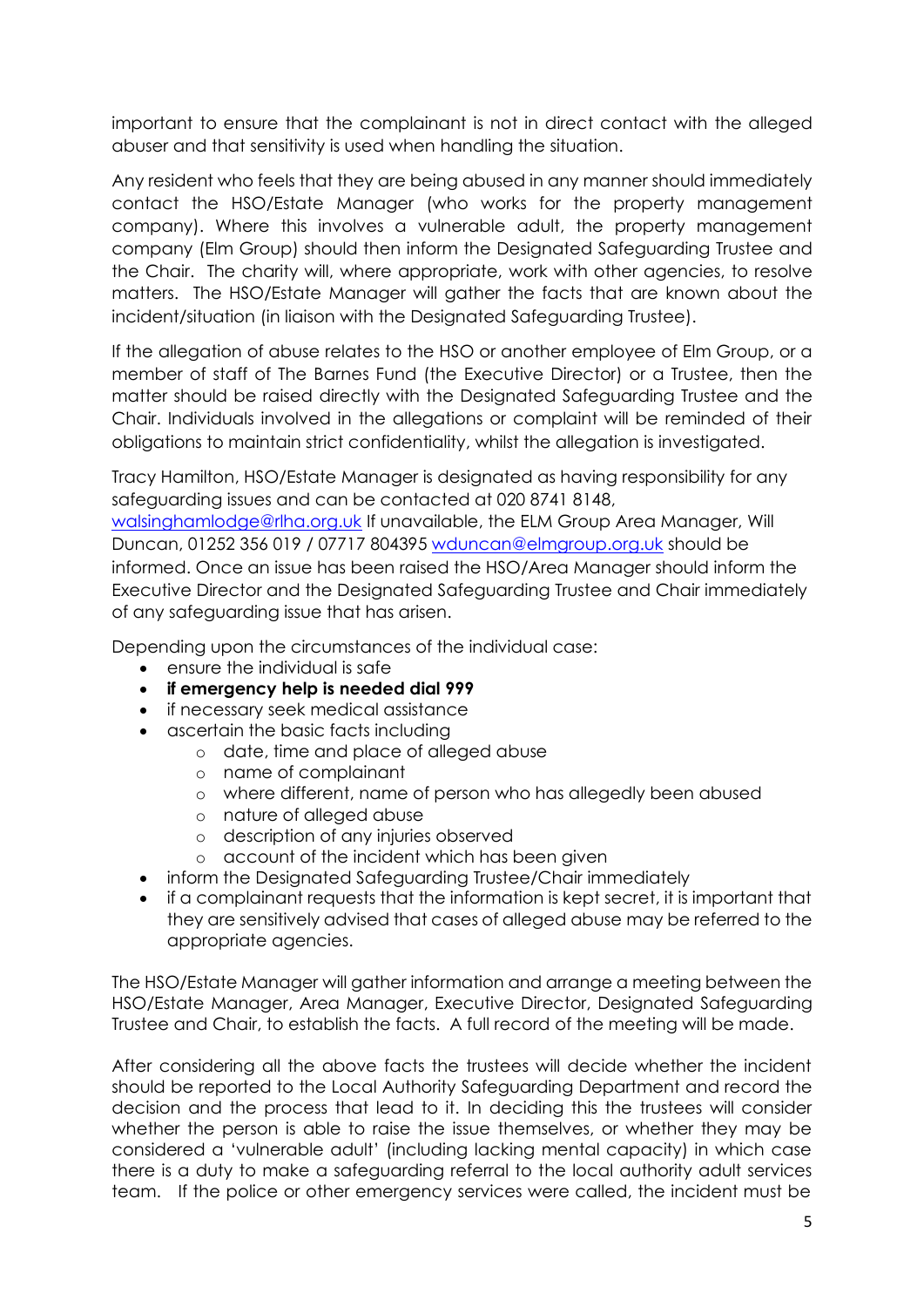reported to the Authority. Contact details are provided at the end of this policy. Any serious incidents of this nature which are reported to the Local Authority must also be notified to the Charity Commission.

The HSO/Estate Manager will maintain regular contact with the complainant to offer support and reassurance as necessary.

To report suspected abuse (that is non-emergency) contact the Richmond Council Adult Access Team. There is a form online or phone 020 8891 7971. Emergency out of hours number 020 8744 2442.

[https://richmond.gov.uk/services/adult\\_social\\_care/safeguarding\\_adults/report\\_ad](https://richmond.gov.uk/services/adult_social_care/safeguarding_adults/report_adult_abuse) [ult\\_abuse](https://richmond.gov.uk/services/adult_social_care/safeguarding_adults/report_adult_abuse)

#### **7. Home Visits and Visiting Organisations**

Interviews to assess suitability for the Walsingham Lodge Housing Register or to assess an individual education grant application are undertaken via a home visit from two trustees. Prior to the visit a member of staff must have previously met the client on their doorstep or have spoken to them on the telephone. The time and date of the visit will be agreed, and the names of the personnel visiting will be stated. As relevant, trustees, the Executive Director, Elm Group staff and their contractors will provide photo ID. The trustees ensure that the person visited understands the purpose of the visit and does not deviate from this activity when in the persons home. If trustees believe that they may be an adult at risk they will request that they have a relative or carer present. Trustees will always visit an individual's home in groups of not less than two.

When trustees/the Executive Director visit another organisation (e.g. a project for young adults with learning disabilities) the supervision and support of vulnerable adults will remain the responsibility of the organisation being visited. At least one member of staff from that organisation should accompany the Executive Director/trustee at all times. It is the responsibility of the visited organisation to ensure that any information shown to trustees or the Executive Director is in line with the visited organisation's data protection/privacy policy.

Any concerns that the trustee/s have about safeguarding issues whilst on a home visit should be reported to the Designated Safeguarding Trustee, who will undertake the necessary response. Any concerns that the Executive Director/trustees have about safeguarding issues whilst visiting an organisation should be reported to the designated safeguarding officer of the visited organisation. The Executive Director will keep a record of the incident or concern in either case.

It is the responsibility of charities that receive grants from The Barnes Fund to have the relevant measures in place to address risks related to safeguarding children and vulnerable adults. When assessing applications for funding various due diligence checks are undertaken. This includes the submission of a safeguarding policy if the applying organisation works with children and young people or vulnerable adults.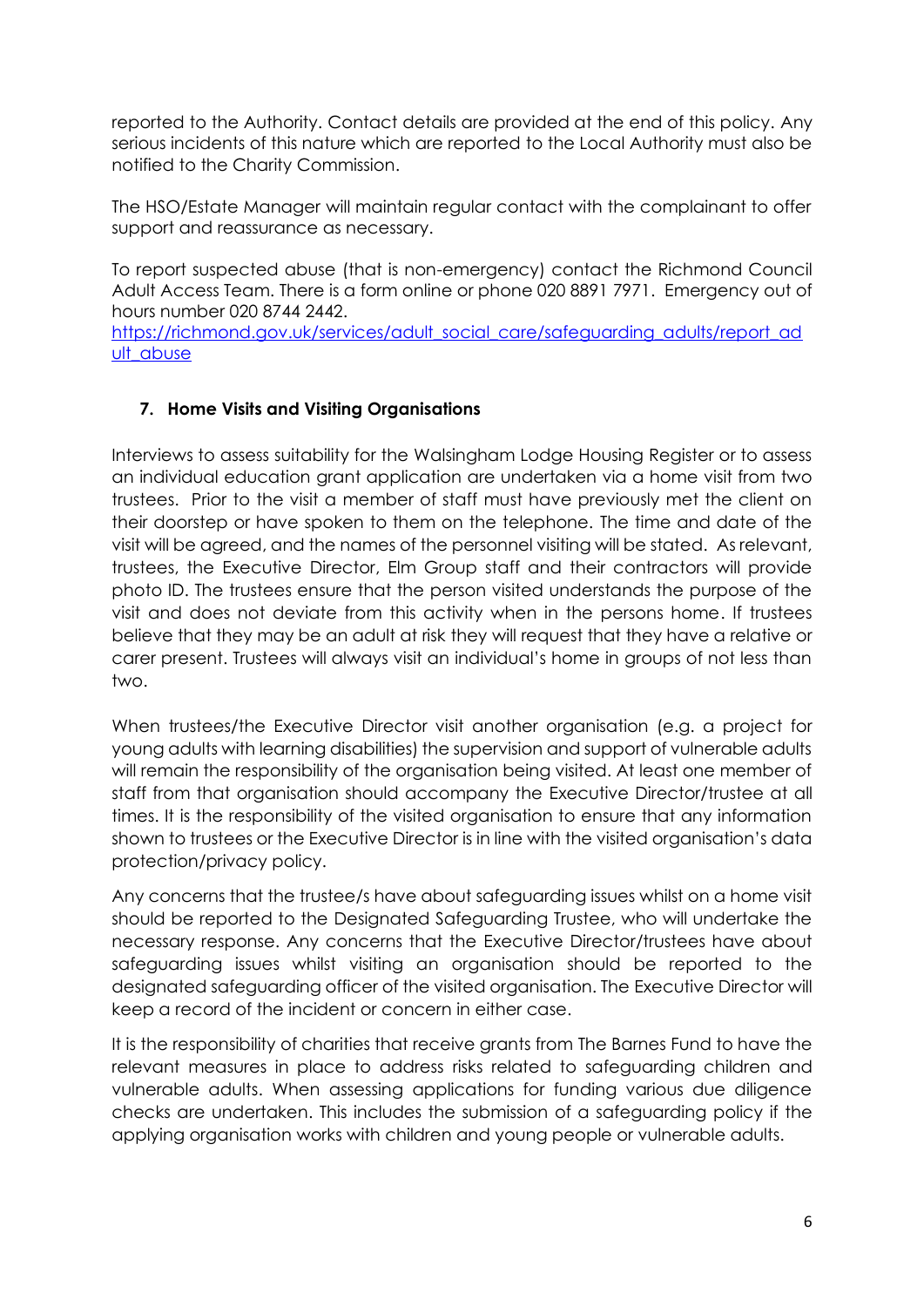## **8. Volunteers**

From time to time members of the local community come to volunteer at Walsingham Lodge (arranging social events or helping with the gardening). A trustee or the HSO/Estate Manager will be present on these occasions and all volunteers asked to agree to the Code of Conduct provided in Appendix 1. Where volunteers attend on a regular basis via Walsingham Lodge Trust or the HSO/Estate Manager they will undertake DBS checks.

## **9. Confidentiality**

The gathering, storing and processing of personal data (including sensitive personal data) is covered under the Charity's Data Protection and Privacy policy, including the physical and electronic storage of data.

It is important to remember that the Fund receives many individual applications for grants relating to people who are particularly vulnerable. For example, the Fund receives a number of applications regarding individuals who experienced domestic abuse. The importance of data security for these individuals, in addition to GDPR considerations, is important for the immediate safety of individuals who may be fleeing serious violence.

As outlined above, there are times in which confidentiality cannot be guaranteed to individuals, if there is a suspicion of abuse and information needs to be passed to relevant agencies.

## **10. Contacts**

**See confidential annex (not published on website)**

## **Customer Services at ELM Group, Tel: 01252 356000**

This policy has been approved for issue by the board of trustees of The Barnes Fund Trustee Ltd

Date: May 2022